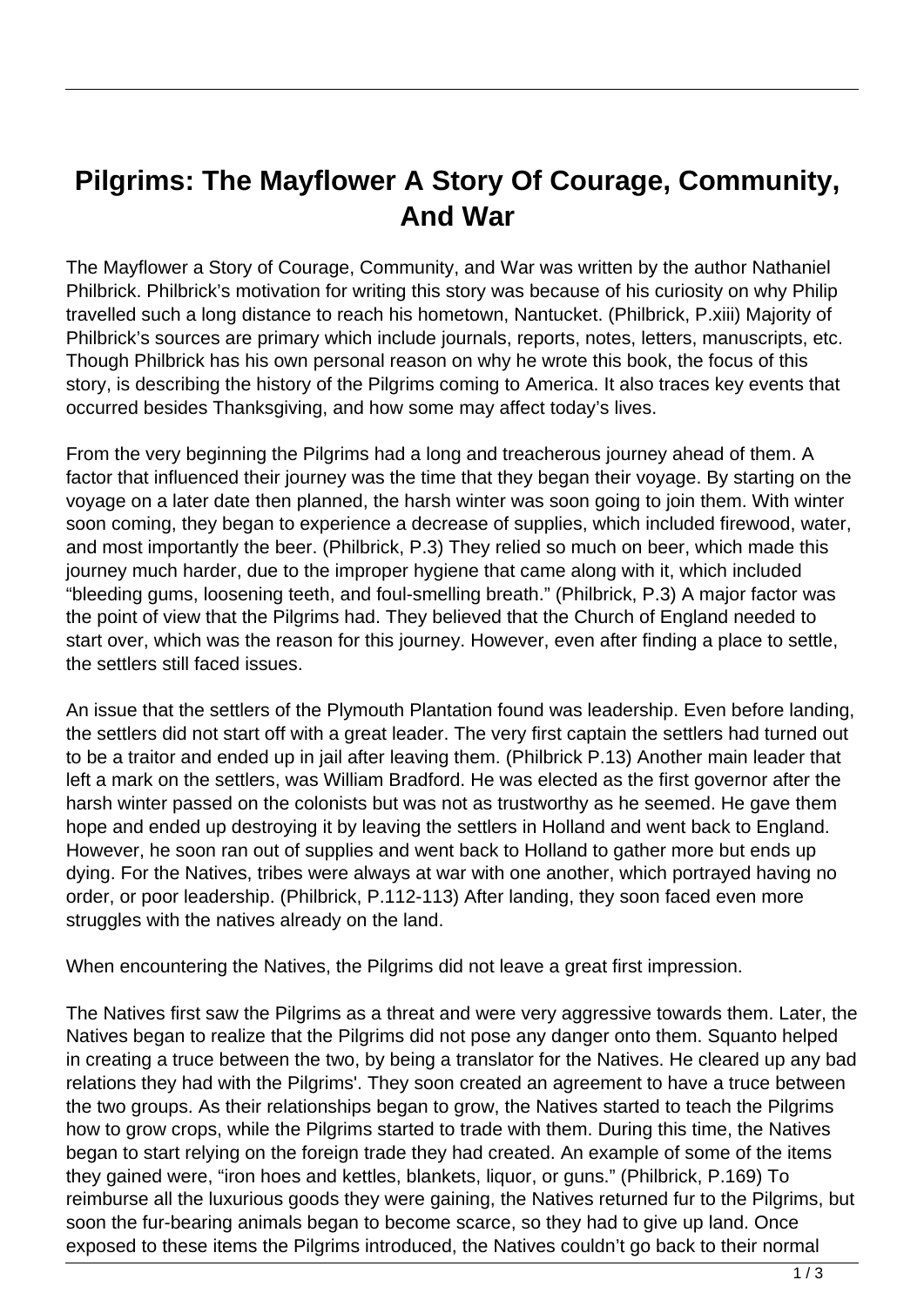ways before. However, the Pilgrims did not bring all good things for the Natives, especially when dealing with their land.

As the Pilgrims began leaving their mark onto the territory, they started to change the human ecology of the region. Due to Standish's raid, it destroyed the peaceful relationship between the Pilgrims and the Natives, which made all their trade relations practically disappear. That included the fur trade that so greatly influenced the Pilgrims economy, so they had to find another source. (Philbrick, P.155) The Pilgrims tried cold fishing in the region to replace how they gained their income. However, cold fishing turned out to be a disaster, and did not create the results needed. (Philbrick, P.155) The raid also induced fear into the Natives, which created a huge population decline. The influence of change that the Pilgrims had on the ecology, also affected the land distribution for the Natives.

At first, the Natives had all the land to themselves, but then the Pilgrims came and started to slowly take over. The Natives had the viewpoint as lands being for the community, so they were very willing to share the lands, once they trusted the Pilgrims. However, by giving them that access, they started to take advantage of it, and took over. It started with the trading, by providing them with resources for access to more of their land. With Natives relying so much on these items, they kept on giving away their land, so as time passed, they started to be taken over by the Pilgrims. However, the Natives began to realize the value of their lands, so they began to put contracts and agreements on the lands the Pilgrims tried to take. (Philbrick, P.192) While the Natives were slowly being dominated, the Pilgrims had started internally growing within the community.

Before the Pilgrims began to grow, they went through another hard time period. When John Robinson died, it caused fear onto the Pilgrims. (Philbrick, P.162) The origin of their fear related to if the purpose of going to America was going to be in danger or be in risk of being destroyed. (Philbrick, P.162) However, things began to change for the better slowly but surely when the Puritans started to arrive. They began changing the Pilgrims views and gave them a new light to follow. The Pilgrims would now become separatists which created the Puritans and Pilgrims bonds stronger and created a sort of unity. This unity helped the Pilgrims grow to be a stronger community and influence more settlers to join them even after all that they went through.

As a sign of growth, the Plymouth Colony created some form of government, which resided within the Mayflower Compact. The Mayflower Compact was an agreement between the settlers that allowed the Pilgrims to create and follow their own laws. (Mayflower Compact, P.57-58) As the government grew, a new generation began to form which included a different attitude toward their beliefs, that includes the decline in the belief of Christianity. (Philbrick, P.198) While the Old generation focused more on a strict religious stance and the separation from the Church of England, the New generation were very materialistic. They focused more on the profits they could gain to have a more prosperous economy. (Philbrick, P.198-199) Another attribute to this New generation was that they had little to no respect for the Natives, because they saw themselves as more superior. However, the final straw to complete this separation was drawn once King Phillip's war occurred.

King Phillip's war, also known as Metacomet's war, was the last chance for the Natives to get their land back and drive out the settlers. It resulted in the destruction of many of the Natives villages and did more harm than good. The destruction of land and the eradication of the relationship between the Natives ruined the trading they had with the French for furs. Besides